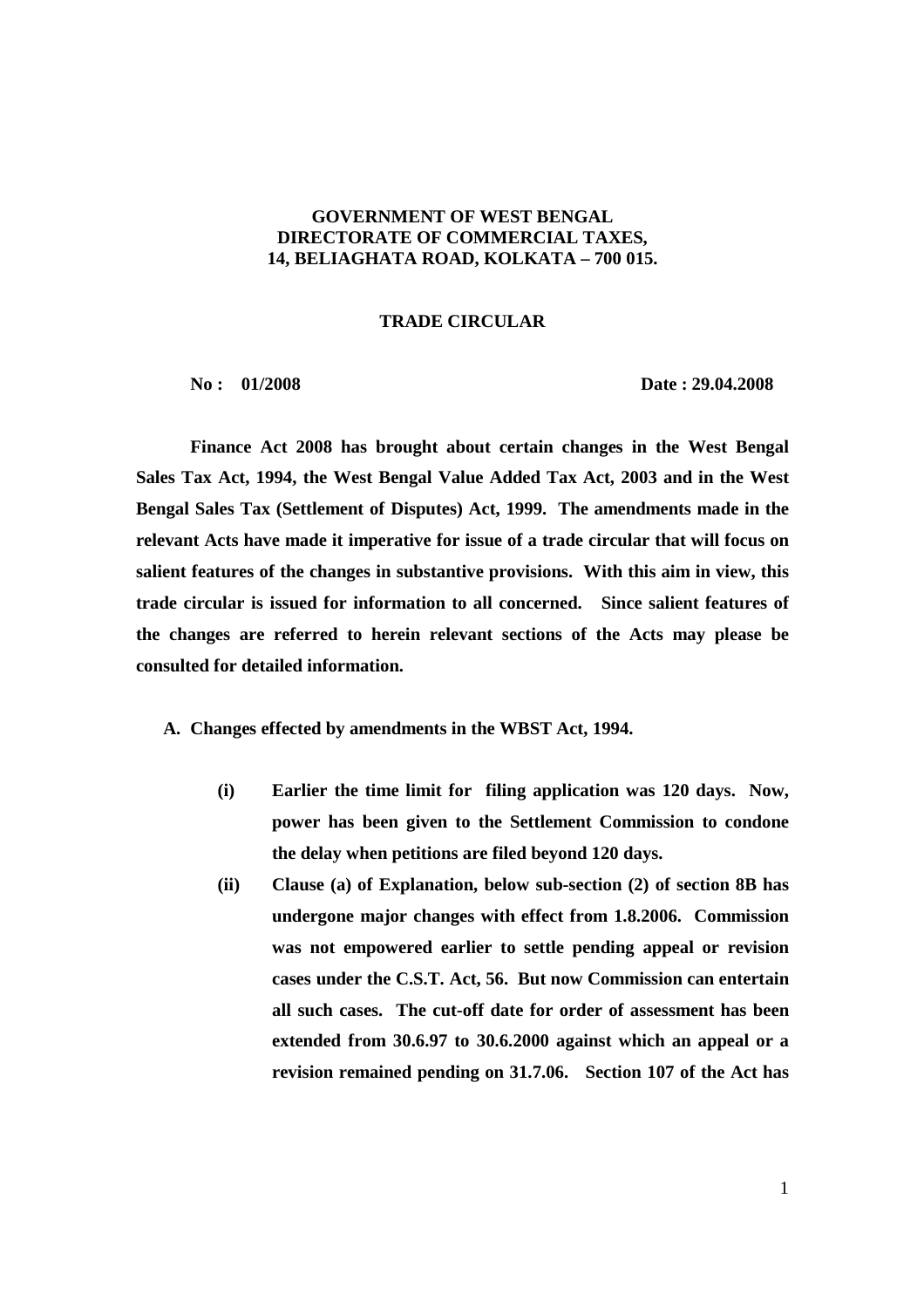**been suitably amended also. Application can be filed on and from 1.4.08.** 

- **(iii) Clause (e) of the said Explanation allowed settlement of assessed dues concerning tax, interest or penalty of a dealer that remained unrealized on the date of its being registered with BIFR The significant change in this clause is that for settlement of a case, "case" will now mean the amount of demanded tax, interest and penalty (under this Act, all repealed Acts and the C.S.T. Act, '56) unrealised from a dealer already registered under the B.I.F.R. as a sick unit instead of such dues being unrealized on the date of registration with the B.I.F.R. as a sick unit.**
- **B. Changes effected by amendment in the W.B.S.T(SOD) Act, 1999.** 
	- **(i) Sub-section (1) of section 2, sub-section (1) of section 4, sub-section (1) of section 4A and sub-section (1) of section 5 are amended to extend once again the benefits of one time settlement of arrear tax, interest and penalty in dispute in respect of any period for which an assessment has been made under the WBST Act, 1994 and other Acts referred to in sub-section (1) of section 106 of that Act and under the Central Sales Tax Act, 1956 and an appeal or revision relating thereto is pending on 31.3.2008. Provisions allow the settlement of court cases as usual. The last date for submission of application to the designated authority for settlement of dispute according to the amendment is31.3.09.**
	- **(ii) Clause (a) of sub-section (1) of section 7 has been thoroughly amended to provide that in order to settle the arrear tax in dispute, a dealer has to pay an amount as indicated in column 3 of the amount of arrear tax in dispute as mentioned in column 2 against the sl. No. in column 1 of the table below or the actual amount paid in respect of such arrear tax in dispute, whichever is higher.**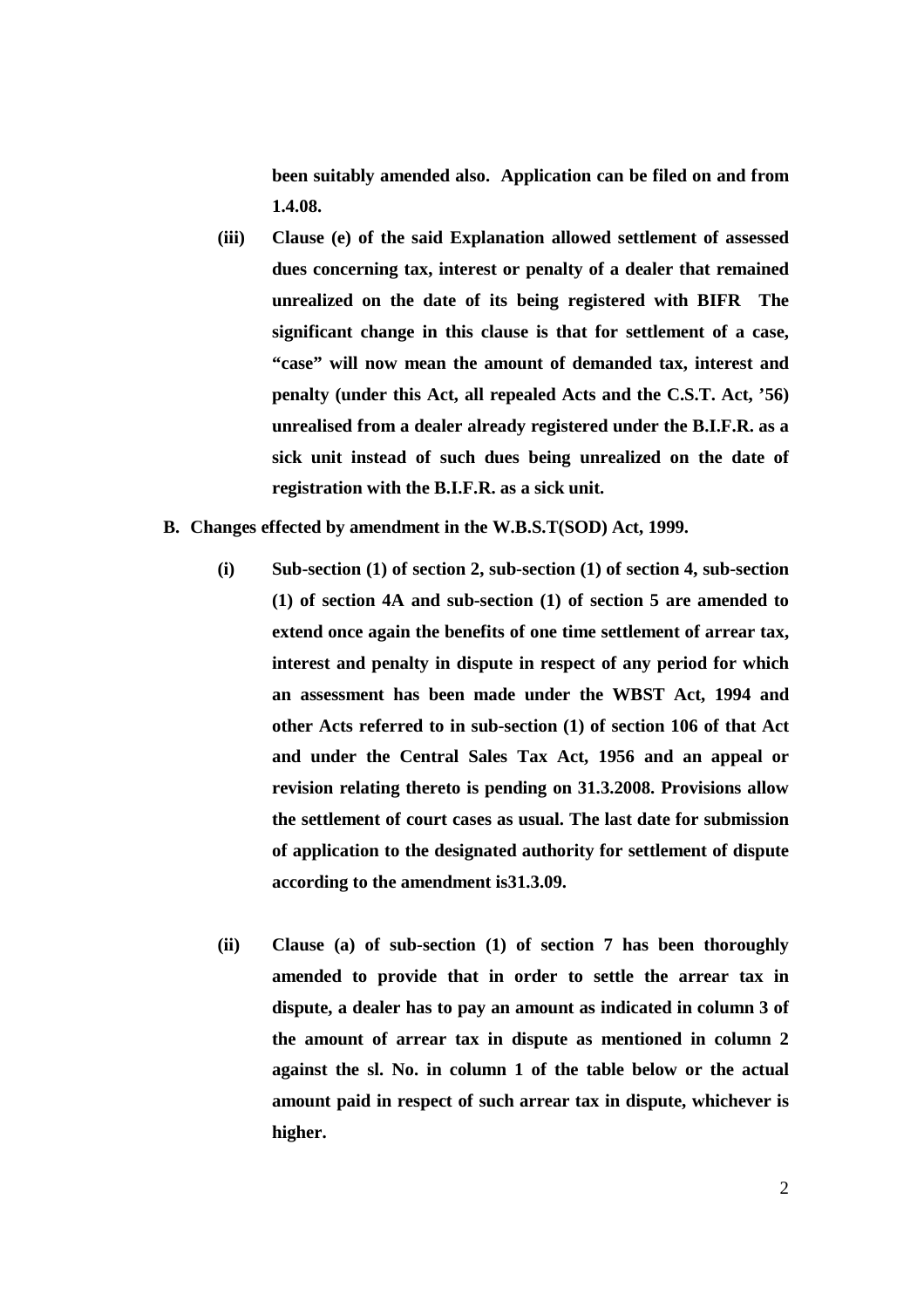| <b>Serial</b>  | Amount of arrear tax in      | Rate                                                                                           |
|----------------|------------------------------|------------------------------------------------------------------------------------------------|
| No.            | dispute                      |                                                                                                |
|                | (2)                          | (3)                                                                                            |
| (1)            |                              |                                                                                                |
|                | Where the amount does not    | Twenty-five per centum                                                                         |
|                | exceed Rs. 2,00,000          |                                                                                                |
|                |                              |                                                                                                |
| $\overline{2}$ | Where the amount exceeds     | Rs. 50,000 plus twenty-eight per centum of the                                                 |
|                | Rs. 2,00,000 but does not    | amount by which the amount of arrear tax in                                                    |
|                | exceed Rs. 10,00,000         | dispute exceeds Rs. 2,00,000                                                                   |
|                |                              |                                                                                                |
| 3              | Where the amount exceeds     | Rs. 2,74,000 plus thirty-one per centum of the                                                 |
|                | Rs. 10,00,000 but does not   | amount by which arrear tax in dispute exceeds                                                  |
|                | exceed Rs. 50,00,000         | Rs. 10,00,000                                                                                  |
| 4              | Where the amount exceeds     |                                                                                                |
|                | Rs. 50,00,000 but does not   | Rs.15,14,000 plus thirty-four per centum of the<br>amount by which the amount of arrear tax in |
|                | exceed Rs. 1,00,00,000       | dispute exceeds Rs. 50,00,000                                                                  |
|                |                              |                                                                                                |
| 5              | Where the amount exceeds     | Rs. 32,14,000 plus thirty-seven per centum of                                                  |
|                | Rs. 1,00,00,000 but does not | the amount by which the amount of arrear tax                                                   |
|                | exceed Rs. 2,00,00,000       | in dispute exceeds Rs. 1,00,00,000                                                             |
|                |                              |                                                                                                |
| 6              | Where the amount exceeds     | Rs. 69,14,000 plus forty per centum of the                                                     |
|                | Rs. 2,00,00,000              | amount by which the amount of arrear tax in                                                    |
|                |                              | dispute exceeds Rs. 2,00,00,000; or";                                                          |

**(iii) Clause (b) of sub-section (1) of section 7 has been fully substituted to provide that in order to get the arrear interest in dispute settled, - the applicant dealer will be required to pay 2% of the arrear interest in dispute if the application for settlement is filed between 1.4.2008 and 30.9.2008. The same will be 3% if the application for settlement is filed between 1.10.2008 and 31.12.2008 and the amount will be 5% of the arrear interest in dispute if the application for settlement is filed between 1.1.2009 and 31.3.2009.**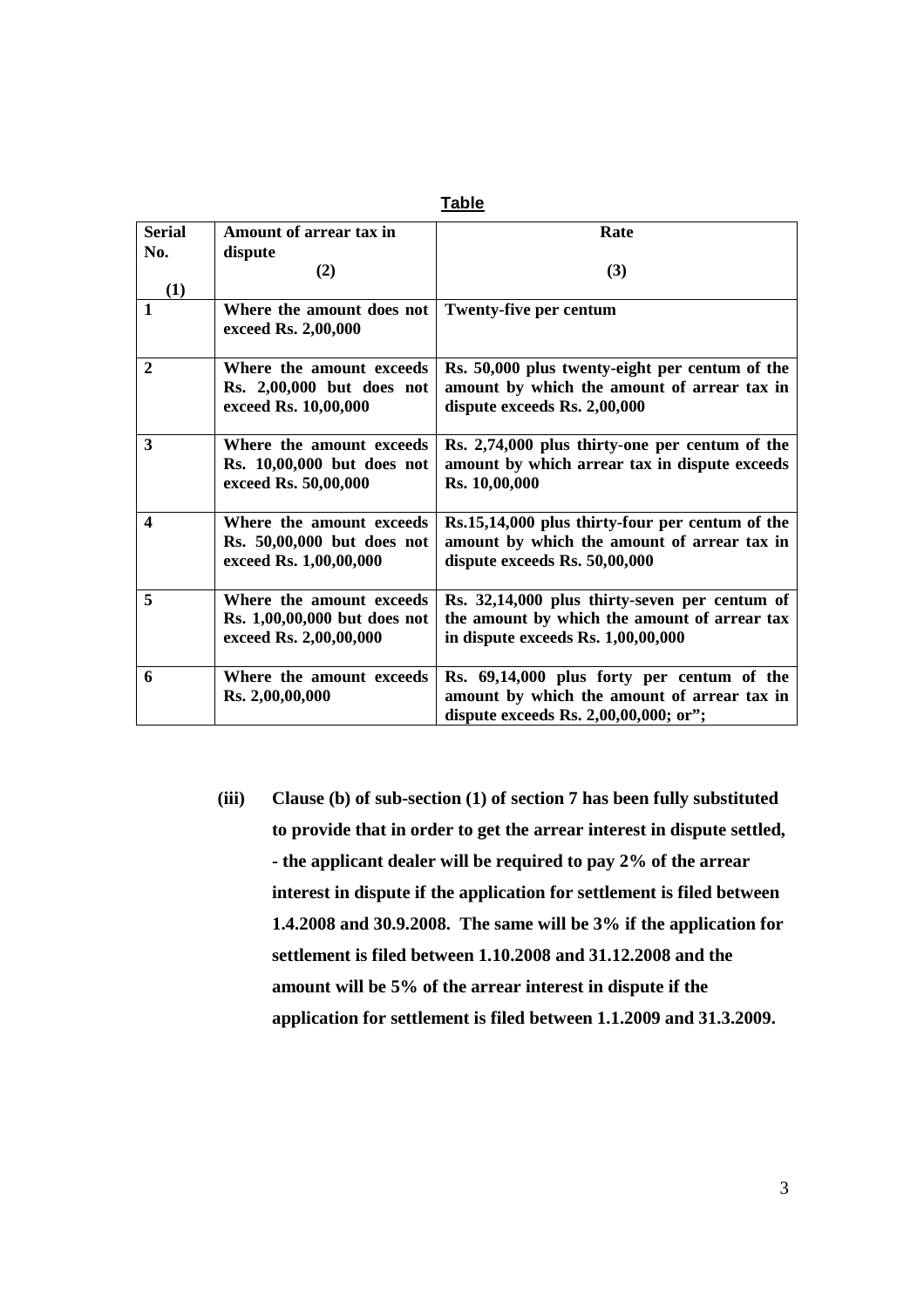- **C. Changes effected by amendments in the W.B.VAT Act, 2003: All the changes, unless otherwise mentioned against each, are effective from 1.4.2008.** 
	- **i) Clause (6) in section 2 has been amended to redefine capital goods as;- "Capital goods" means plant & machinery, other than civil structure, for use directly in the manufacture of goods in the state and such other goods as the State Government may, by notification, specify; but shall not include second hand plant and machinery. In the earlier definition the term "plant & machinery" was not specifically mentioned.**
	- **ii) Sub-clause (ba) of clause (11) of section 2 has been** *omitted* **resultant to which a person merely intending to do business will not qualify to be a dealer under the law. The necessary amendment in clause (29) of section 2 in this regard has been done. Setting up a business of selling or purchasing goods henceforth will not mean a place of business.**
	- **iii) Two new sub-clauses i.e. clause (14A) and clause (30A) have been inserted in section 2 of the Act. "Fair market value" and "Prevailing market price" have been defined. "Fair market value" means the price which such goods would ordinarily fetch on sale in the open market. "Prevailing market price" would mean such wholesale price of any goods in force in the open market as published by the Bureau of Applied Economics and Statistics or any other authorised agency or in the newspaper. Reliance can be placed on the price at which goods are sold by West Bengal Essential Commodities Supply Corporation Ltd. or any other similar agencies on the date of sale of such goods when the aforementioned sources cannot be applied.**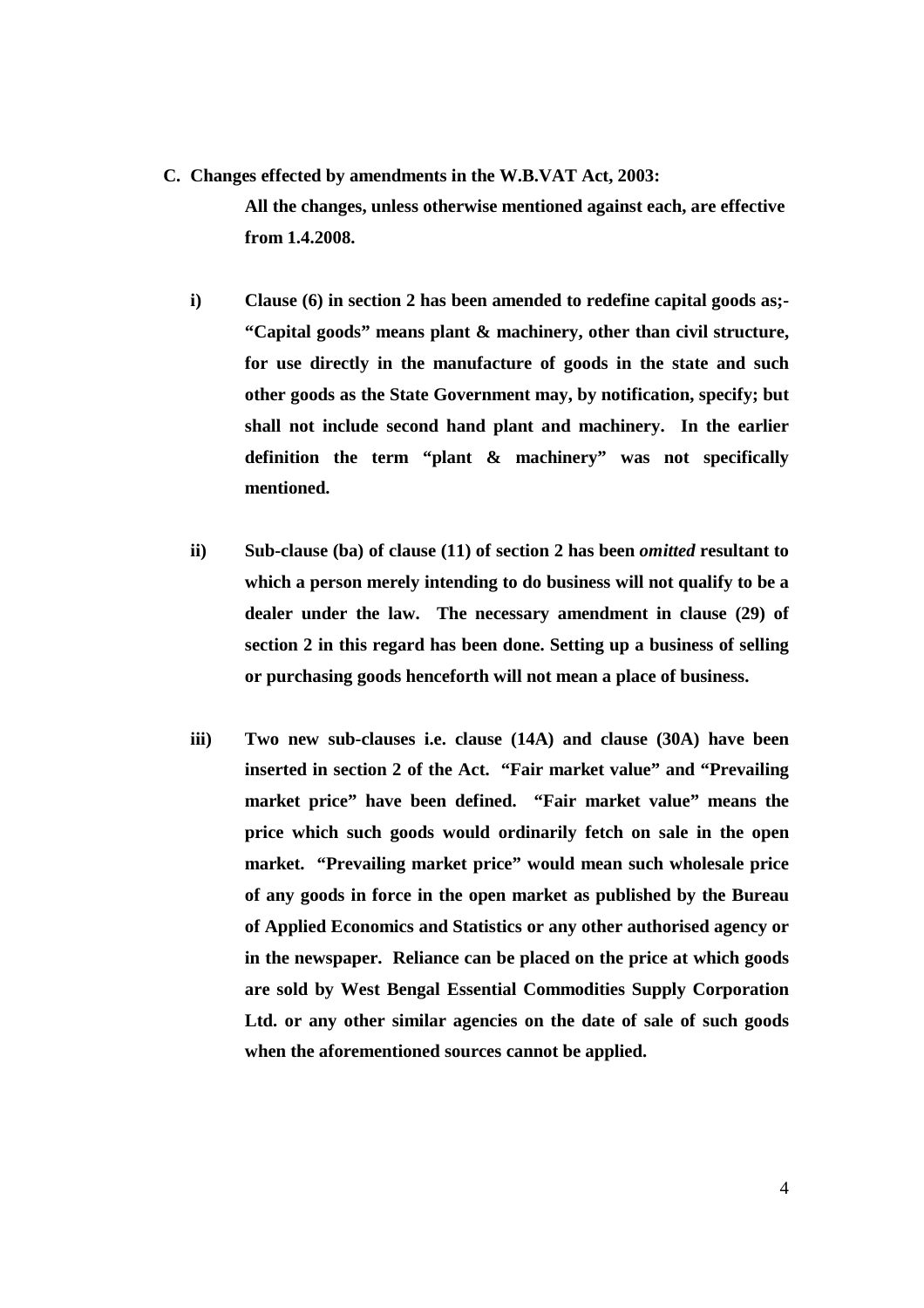## **iv) Settlement Commission:**

- **a) As per existing provision, Settlement Commission, constituted u/s. 8A of the Act, could entertain an application filed before it for settlement of any case, other than any pending case, and filed within 120 days from the date of receipt of demand notice, from the date of commencement of proceedings u/s. 93 or from the date of registration of a dealer as a sick unit with BIFR, as the case may be. By virtue of amendment made in clause (b) of sub-section (1) of section 8B and made effective from 1.8.06, application can now be filed in the aforementioned cases beyond 120 days, provided it is allowed by the Commission.**
- **(ii) Clause (d) of the Explanation below sub-section (2) of section 8B has been substituted with effect from 1.8.06. As it stood on 31.3.08, clause (d) allowed settlement of assessed dues relating to tax, interest or penalty of a dealer that remained unrealised on the date of its being registered with BIFR. Now after amendment in this clause, registration with BIFR is made one of the criteria for being considered for settlement by the Commission of cases relating to unrealised amount of assessed tax, interest or penalty under this Act or C.S.T. Act, '56. The significant change in this clause is that for settlement of a case, "case" will now mean the amount of demanded tax, interest and penalty under this Act, and the C.S.T. Act, '56 unrealised from a dealer already registered under the B.I.F.R. as a sick unit instead of such dues being unrealized on the date of registration with the B.I.F.R. as a sick unit.**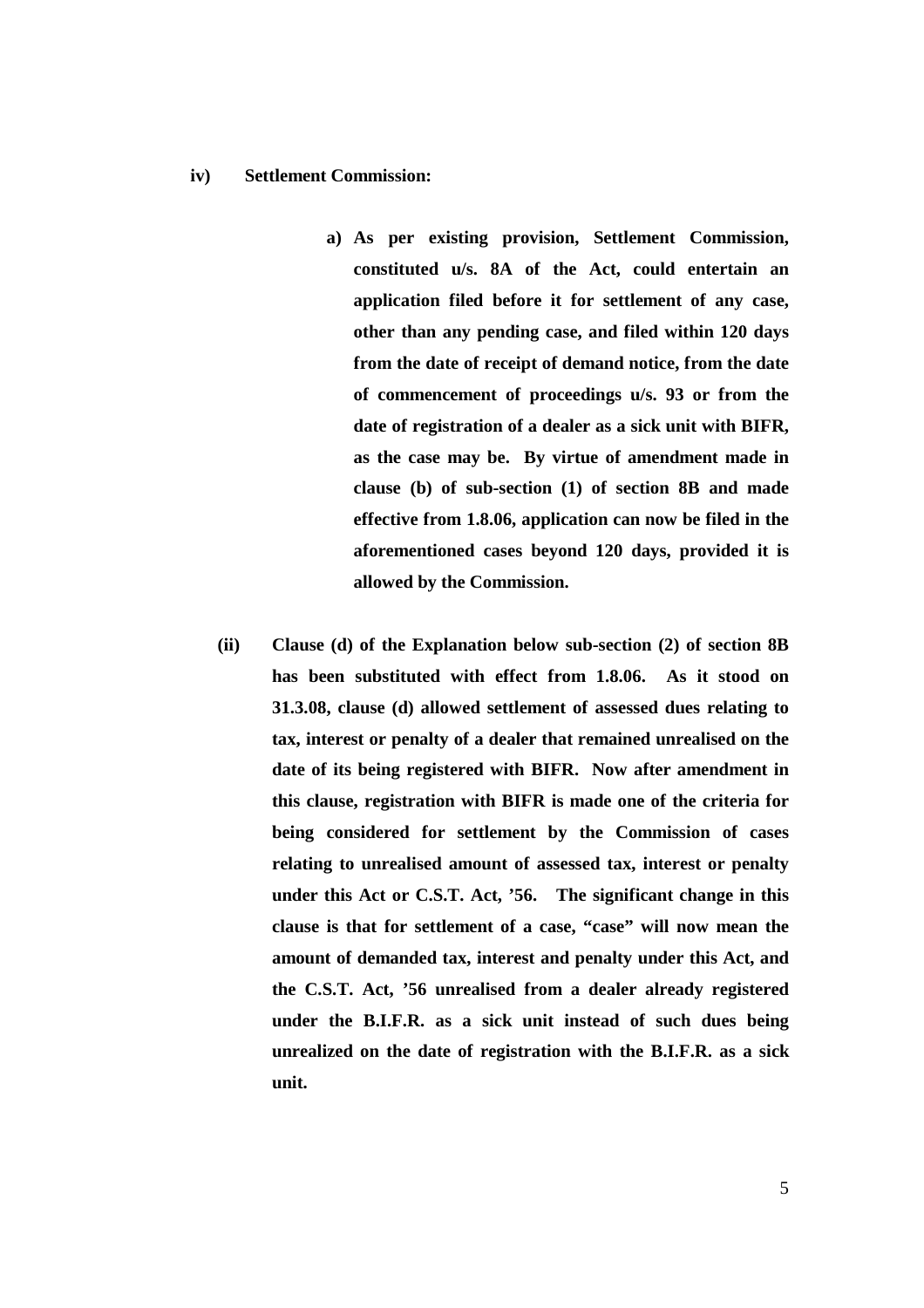- **v) The term "Consumable stores" is omitted from sub-section 4(d), 4(h), 7(b)(A), 8, 9(d) and 9(g) of section 22 and from negative list appended to that section. Therefore, after amendment, a dealer under no circumstances is entitled to input tax credit on purchase of consumable stores.**
- **vi) Reversal of ITC/ITR @ 3% or conversely entitlement of ITC/ITR in excess of 3% for inter state stock transfer is prescribed by amended sub-section (7) of section 22.**
- **vii) By newly inserted section 13A and 13B input tax credit is restricted to the amount of output tax payable on sale of such goods when per unit sale price of any goods is less than the per unit purchase price of such goods or goods purchased are sold subsequently at a subsidized price. Reversal of input tax credit needs to be made in case of enjoyment of excess input tax credit.**
- **viii) Threshold limit for voluntary registration is prescribed at a value more than Rs. 50,000/- for all categories of dealers and necessary amendment has been made by insertion of a proviso to sub-section (1) of section 24.**
- **ix) Special provision for registration i.e. section 24A has been amended but with certain exception. This time shipper of jute and the dealer engaged in the execution of works contract is excluded from this provision. Subject to certain terms and conditions application for registration may be filed by the intending dealers within 30.9.2008 by paying 0.5% as tax in lieu of applicable rate of tax on the sale of items dealt in by such dealers, irrespective of their liability to pay tax from the appointed date or from any other date after the appointed date.**
- **x) Sub-section (1A) and (1B) are inserted w.e.f. 1.4.05 in section 30E of the Act to require for submission of Profit & Loss account, Balance sheet and audit report in form 88 of a Chartered Accountant for the period from 1.4.2005 to 31.3.2007 and of a Chartered Accountant or a Cost Accountant for the period from 1.4.2007 onwards, within the**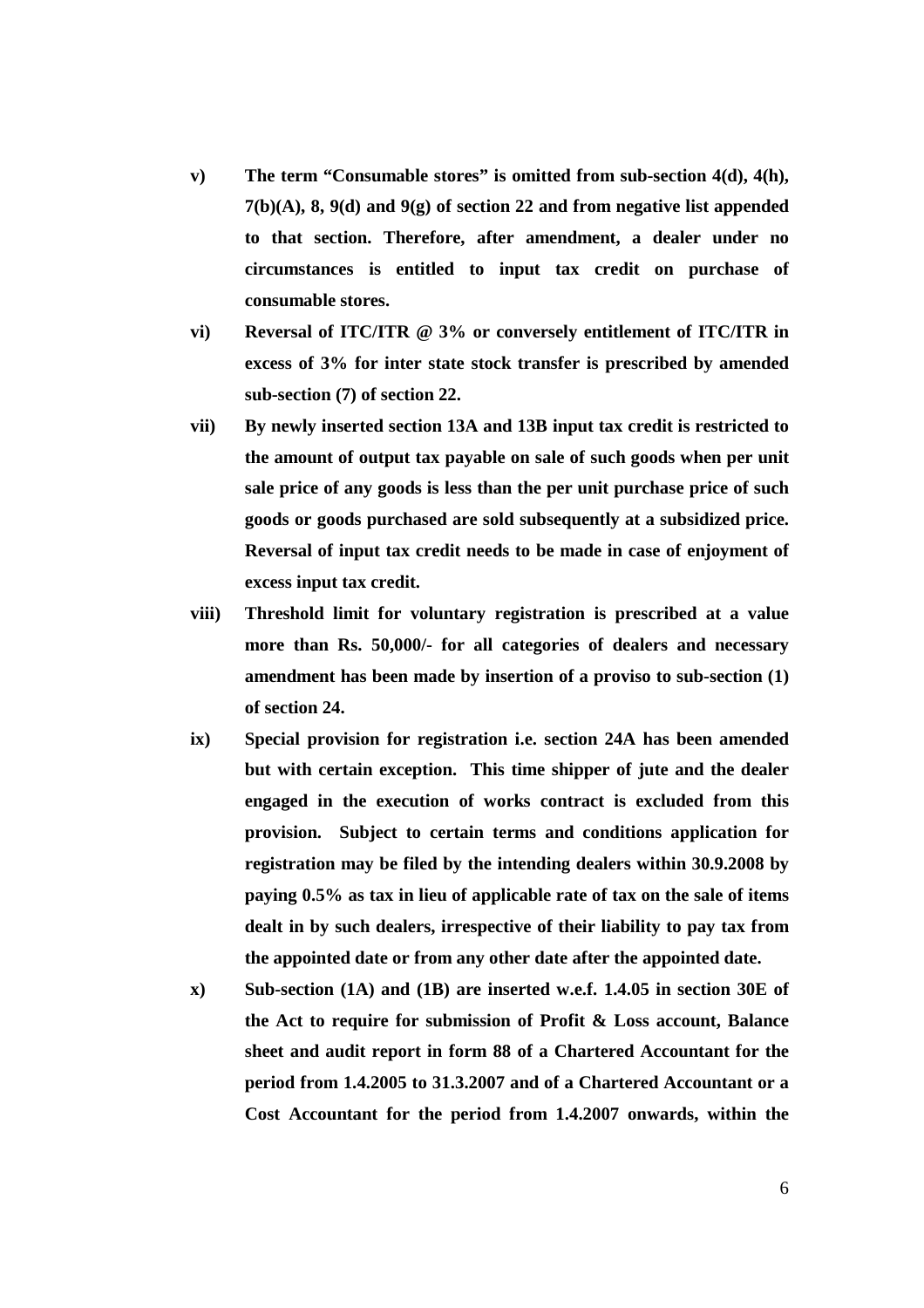**date prescribed under rule 44 of the W.B. VAT Rules, 2005. Moreover, for submission of aforesaid documents the quantum of turnover or CTP of Rs. 40 lakhs has been enhanced from Rs. 40 lakhs to Rs. 1 crore in a year w.e.f. 1.4.2008 for every registered dealer other than a Public Limited company or Private Limited company.** 

- **xi) Finance Act 2008 provides for payment of late fee w.e.f. 1.4.07 not exceeding Rs. 2000/- for each month or part thereof of delay in furnishing return in place of the old provision requiring payment of penalty calculated at such amount not exceeding Rs. 2000/- for each month or part thereof of default. As a consequence the term "penalty" is substituted in various sections by the term "late fee".**
- **xii) A sea change has been made in section 41 w.e.f. 1.4.05 with the result that the power to scrutinise the return has been enlarged. Now the appropriate authority shall, in order to scrutinise the return, ascertain that the return furnished is not only correct and complete but also accompanied by all the documents required to be furnished along with such return and also ascertain that input tax credit is correctly calculated, tax is paid at the appropriate rate, net tax and late fee; if payable, are duly paid and liability for interest arising out of delayed or non payment of admitted tax and adjustment of reverse credit by way of deducting input tax credit according to section 31A is duly discharged. Now the appropriate authority is empowered also to issue notice requiring a dealer to furnish such information required for making the return correct and complete or to furnish the necessary documents. A notice generating from the scrutiny of revised return shall not be issued after the expiry of four months from the date of submission of such return. Late fee and interest originating from any revised return have also come under the purview of scrutiny.**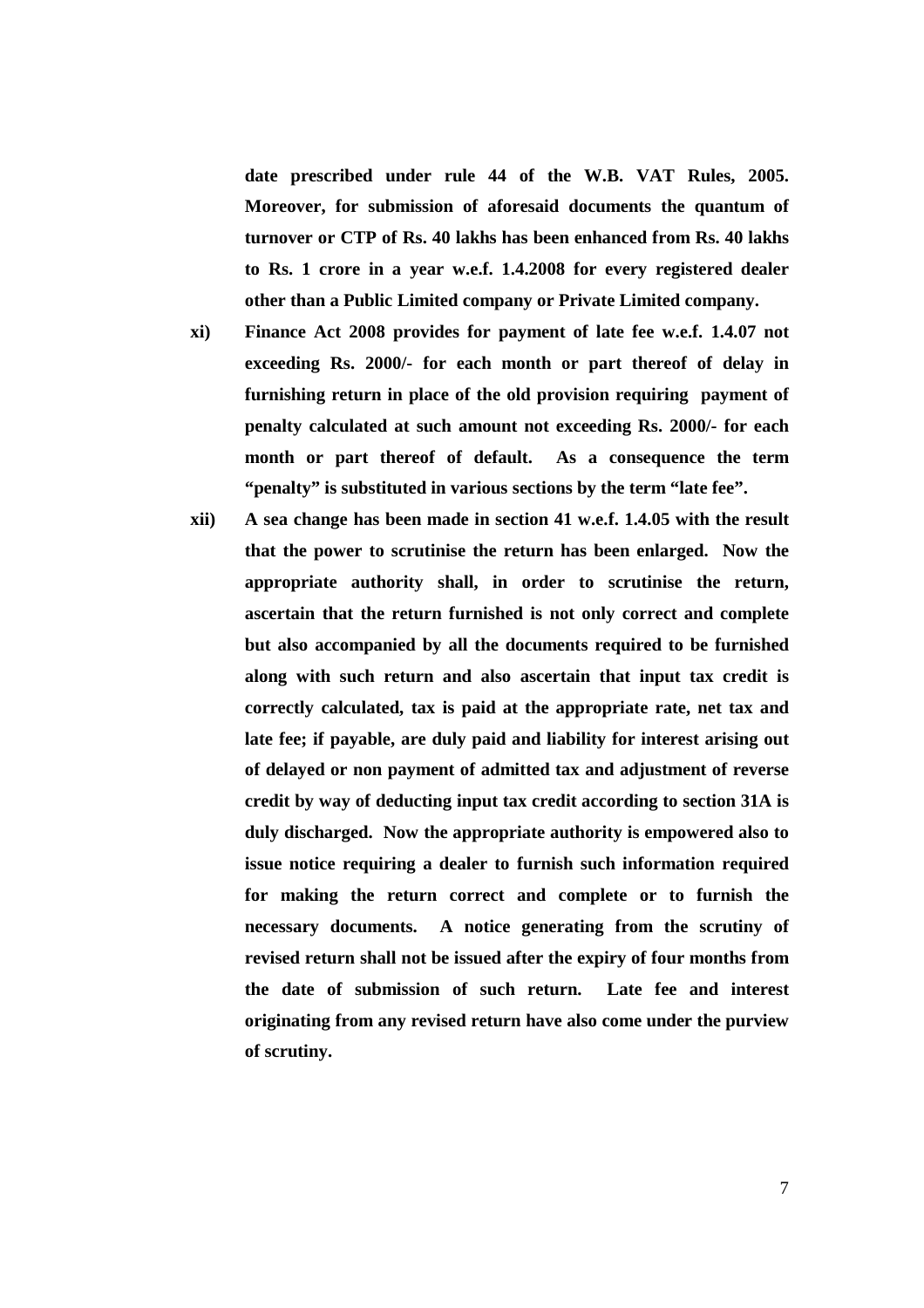- **xiii) In consequence of amendment made to section 42 w.e.f.1.4.05 not only submission of incorrect statement but also submission of incorrect statement or incorrect particulars in return wherefrom discrepancies emerge on scrutiny may lead to verification of returns.**
- **xiv) Two provisos are newly added to sub-section (1) of section 49 by virtue of which the assessment u/s. 46 or u/s. 47 for the assessment year ending on 31.3.2006 only shall be completed within 30.9.2008 instead of within 30.6.2008 as was prescribed earlier. The limitation for assessment u/s. 46(1)(c ) has been made two years from date of audit reportu/s.43 or time limit specified in section 49(1) whichever is later in such cases where assessment originates from audit report u/s. 43.**
- **xv) By newly introduced section 53A w.e.f. 1.4.07 power is conferred upon the appropriate authority to determine late fee referred to in section 32(2) within the date of assessment u/s. 45, 46 or 48 in respect of that particular period.**
- **xvi) One new clause i.e. clause (c) is added to sub-section (1)of section 77 to provide for imposition of penalty where raw jute is despatched to outside West Bengal in contravention of section 81 of the Act. Now penalty @ 20% of the value of seized raw jute becomes imposable for such contravention.**
- **xvii) To modify retrospectively the provisos relating to transport of goods through West Bengal where a goods vehicle transporting goods enters into West Bengal and is bound for any place outside West Bengal, section 80 has undergone through major changes. The effect of the amendment is that only the delegated authorities are authorised w.e.f. 1.4.05 to countersign the newly introduced declaration and exercise power conferred by the provisions under this section. The words "whereafter search of a vehicle" have been deleted w.e.f. 1.4.05 in subsection (6)of this section.**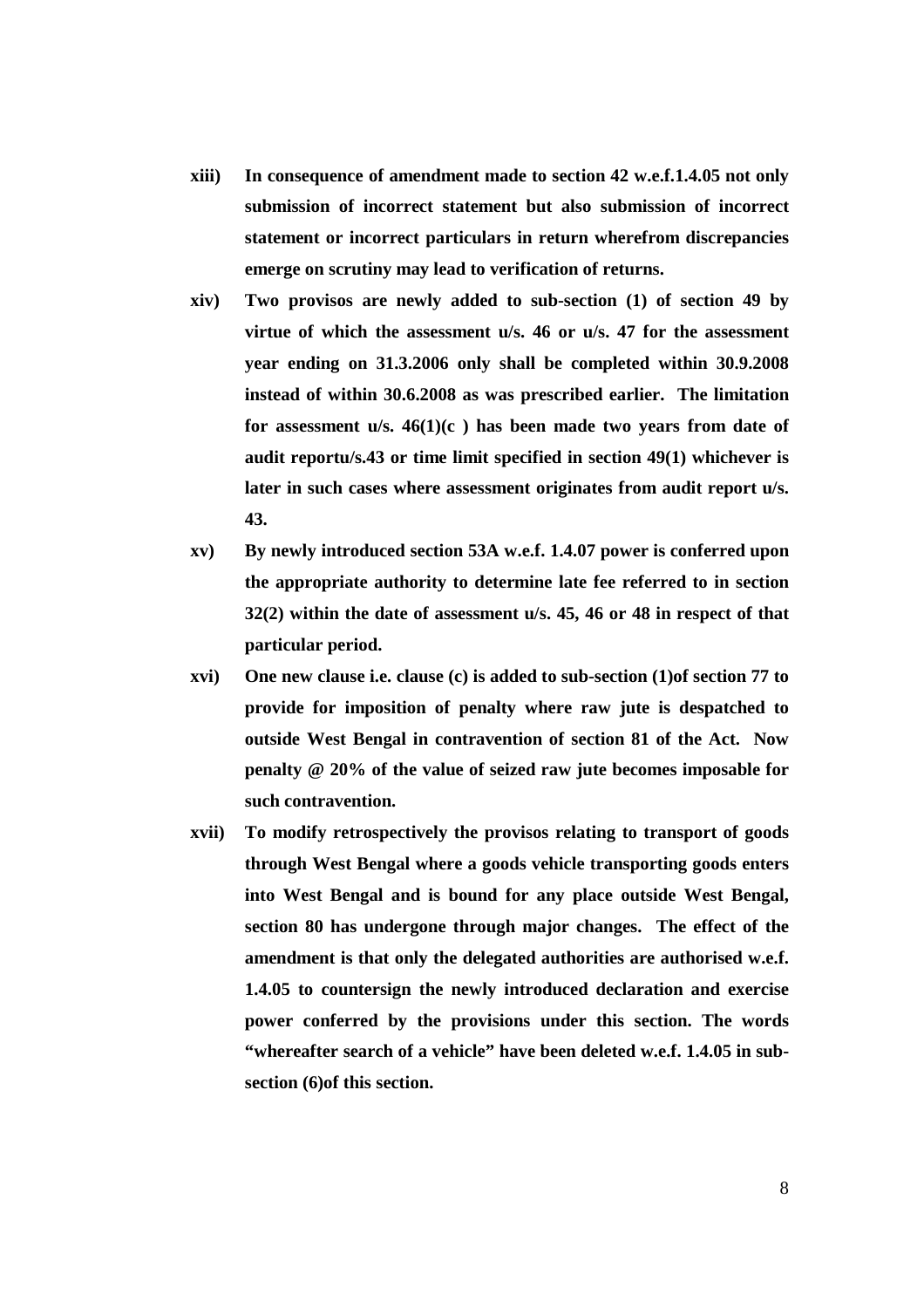- **xviii) Determination of late fee under sub-section (1) of section 53A has now become the subject matter of appeal to be filed u/s. 84 of the Act w.e.f. 1.4.2007.**
- **xix) Changes made in the schedules of the W.B. VAT Act, 2003 :** 
	- **(a) The following goods have been transferred from part 1 of schedule C or from schedule CA to schedule A and are declared as exempted goods w.e.f. 1.4.2008. Camphor from part III of schedule C to schedule A.**

**Harmonium from schedule CA to schedule A.** 

**(b) The following goods have been transferred from schedule CA to part 1 of schedule C with rate of tax being 4% w.e.f. 1.4.2008.** 

> **Yeast, Biscuit other than biscuit manufactured in a factory as defined in the Factories Act, 1948 (63 of 1948), Footwear, other than those specified elsewhere in this schedule, the maximum retail price of per pair of which does not exceed rupees seven hundred and fifty, kerosene stove, road roller, tailoring items, that is to say, eyes and hooks, collar band patties and butterfly collar stays, wire mesh, expanded wire mesh and zinc dross.**

- **` c) The following goods have been transferred from schedule CA to part III of schedule C with rate of tax being 4% w.e.f. 1.4.2008.** 
	- **Pre-cured tread rubber, vulcanising solution and cushion gum, pre-sensitised lithographic plate of aluminium.**

**(H. K. DWIVEDI) COMMISSIONER, SALES TAXES, WEST BENGAL.**